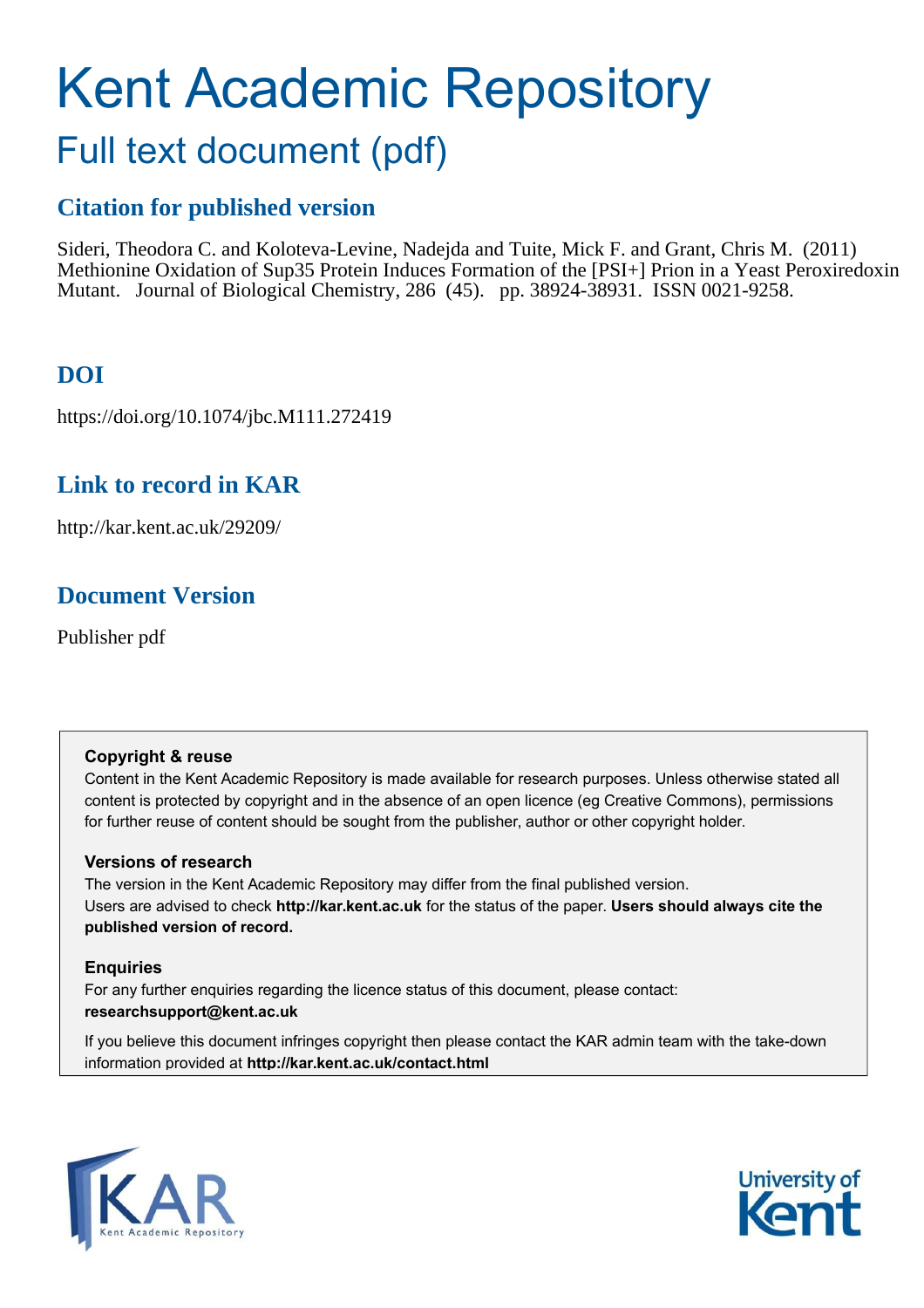## **Methionine Oxidation of Sup35 Protein Induces Formation of the [***PSI* **] Prion in a Yeast Peroxiredoxin Mutant**

Received for publication, June 16, 2011, and in revised form, July 21, 2011 Published, JBC Papers in Press, August 9, 2011, DOI 10.1074/jbc.M111.272419

**Theodora C. Sideri**‡1**, Nadejda Koloteva-Levine**§2**, Mick F. Tuite**§2**, and Chris M. Grant**‡1,3

*From the* ‡ *Faculty of Life Sciences, University of Manchester, the Michael Smith Building, Oxford Road, Manchester M13 9PT and the* § *Kent Fungal Group, School of Biosciences, University of Kent, Canterbury, Kent CT2 7NJ, United Kingdom*

**The frequency with which the yeast [PSI ] prion form of Sup35 arises de novo is controlled by a number of genetic and environmental factors. We have previously shown that in cells lacking the antioxidant peroxiredoxin proteins Tsa1 and Tsa2, the frequency of de novo formation of [PSI ] is greatly elevated. We show here that Tsa1/Tsa2 also function to suppress the formation of the [PIN ] prion form of Rnq1. However, although oxidative stress increases the de novo formation of both [PIN ] and [PSI ], it does not overcome the requirement of cells being [PIN ] to form the [PSI ] prion. We use an anti-methionine sulfoxide antibody to show that methionine oxidation is elevated in Sup35 during oxidative stress conditions. Abrogating Sup35 methionine oxidation by overexpressing methionine sulfoxide reductase (MSRA) prevents [PSI ] formation, indicating that Sup35 oxidation may underlie the switch from a soluble to an aggregated form of Sup35. In contrast, we were unable to detect methionine oxidation of Rnq1, and MSRA overexpression did not affect [PIN ] formation in a tsa1 tsa2 mutant. The molecular basis of how yeast and mammalian prions form infectious amyloid-like structures de novo is poorly understood. Our data suggest a causal link between Sup35 protein oxidation and de novo [PSI ] prion formation.**

Prions are novel protein-only infectious agents associated with a group of transmissible neurodegenerative diseases (1). Prion formation also underlies the unusual genetic behavior of several non-Mendelian traits found in fungi (2, 3). The most extensively studied yeast prion [PSI<sup>+</sup>] is an infectious, self-perpetuating form of Sup35, an essential translation termination factor (4). When Sup35 shifts to its transmissible prion conformation, it becomes unavailable for translation termination, resulting in translation of nonsense codons by near cognate tRNAs (5, 6). Although mammalian prions are associated with disease, yeast prions can cause epigenetic changes in protein activity resulting in genetic variability, which can promote adaption under certain growth conditions (7, 8).

How prions form spontaneously into infectious amyloid-like structures is poorly understood at the molecular level. The frequency of de novo formation of the  $[PSI^+]$  prion in yeast is known to be regulated by a number of genetic and environmental factors  $(5, 8, 9)$ . For example, for  $[PSI<sup>+</sup>]$  to form *de novo*, there is an absolute requirement for the cells to carry the  $[PIN^+]$ prion (10).  $[PIN^+]$  is the prion form of Rnq1, which is a protein of unknown function.  $[PIN^+]$  prion aggregates appear to act as imperfect templates on which Sup35 molecules misfold and assemble into transmissible prion aggregates (11, 12). Clues as to how the initial misfolding event translates into a stable and transmissible prion have begun to emerge through the analysis of a Sup35NM-GFP fusion protein that can be switched to a heritable prion form by wild-type [PSI<sup>+</sup>] prions. As with wildtype Sup35, the Sup35NM-GFP fusion protein retains the unstructured N-terminal prion-forming domain that has a high propensity to misfold (13). Any Sup35 molecules that do misfold are transferred to the recently discovered cellular site known as the insoluble protein deposit, a component of the quality control machinery in eukaryotic cells that is located adjacent to the vacuole. The insoluble protein deposit is a site of accumulation of two different prion proteins (Sup35 and Rnq1) as well as oxidatively damaged proteins (14, 15). The resulting localized concentration of such misfolded proteins in a  $[PIN^+]$ cell together with the aggregated Rnq1 is believed to facilitate the nucleation of prion protein polymerization in a  $[PIN^+]$ -dependent manner. The transmissible form of the prion is then formed via a two-stage process that initially involves the formation of non-transmissible extended polymers of the prion protein followed by their fragmentation into shorter transmissible prion protein polymers that most likely define the transmissible entities that are required for continued propagation, *i.e.* propagons (15).

Increasing evidence suggests a possible causal link between protein oxidation and aggregate formation. All organisms are exposed to reactive oxygen species (ROS)<sup>4</sup> during the course of normal aerobic metabolism or following exposure to radicalgenerating compounds (16). ROS are toxic agents that can damage a wide variety of cellular components, and oxidative damage to amino acid residues in proteins is a well established trigger of protein misfolding (17). For example, oxidative damage to Met residues in purified  $\text{PrP}^{\text{C}}$  may cause the  $\alpha$ -to- $\beta$ structural conversion, which underlies the sporadic formation of PrP<sup>Sc</sup> (18, 19). Oxidation of Met-35 has been detected in  $\boldsymbol{\beta}$ amyloid- $\boldsymbol{\beta}$  peptide from Alzheimer disease patients, which may contribute to the neuronal cytoskeletal disruption that is



*Author's Choice*—Final version full access.

<sup>&</sup>lt;sup>1</sup> Supported by funding from the Wellcome Trust.

<sup>&</sup>lt;sup>2</sup> Supported by funding from the Biotechnology and Biological Sciences Research Council.

<sup>&</sup>lt;sup>3</sup> To whom correspondence should be addressed. Tel.: 44-161-306-4192; Fax: 44-161-275-5082; E-mail: chris.grant@manchester.ac.uk.

<sup>&</sup>lt;sup>4</sup> The abbreviations used are: ROS, reactive oxygen species; PrP, prion protein; Prx, peroxiredoxin; MSR, methionine sulfoxide reductase; GdnHCl, guanidine hydrochloride; MetO, methionine sulfoxide; TAP, tandem affinity purification; SD, synthetic defined; SDD-AGE, semidenaturing detergentagarose gel electrophoresis.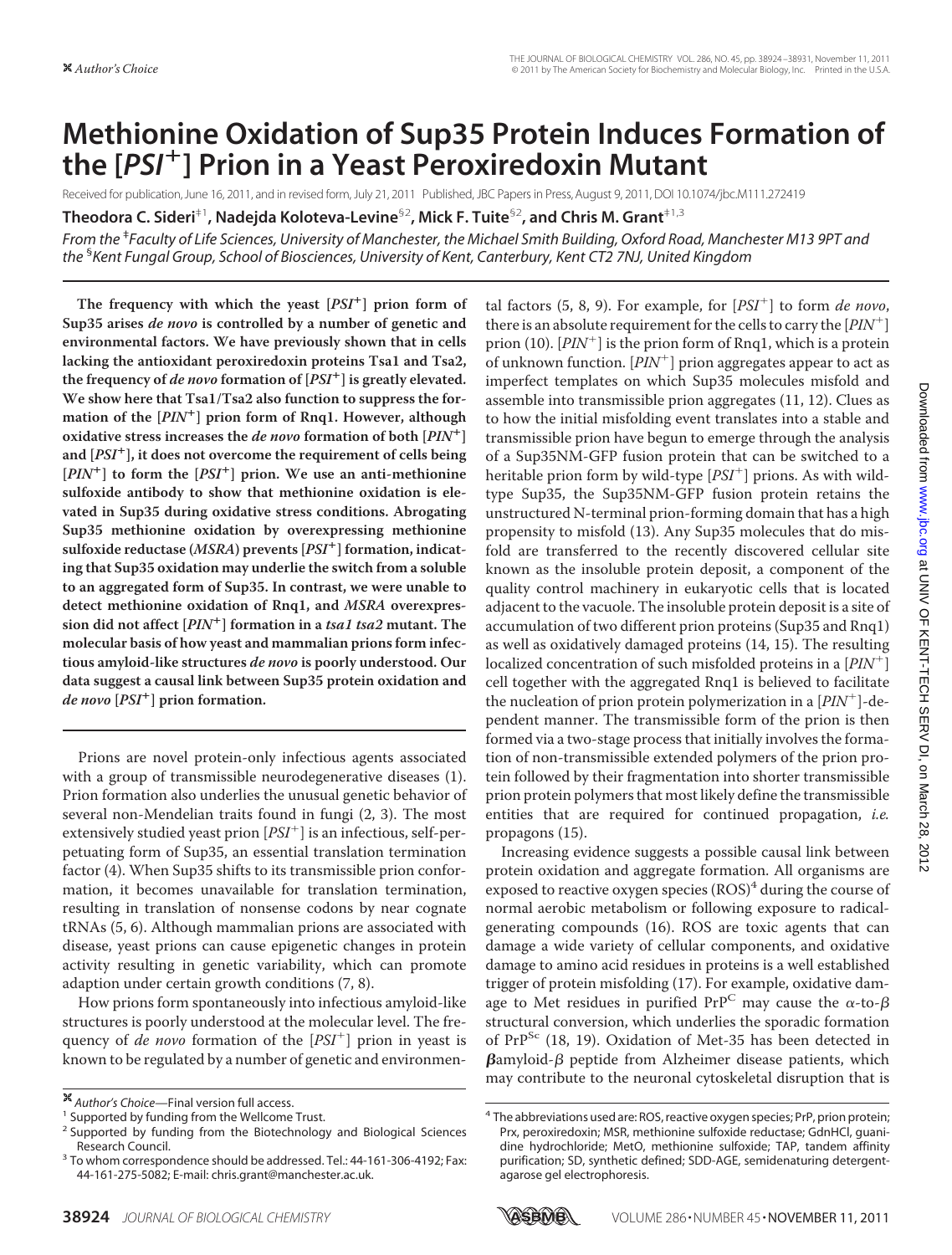characteristic of the disease (20). Oxidative stress may also play a role in modulating  $\alpha$ -synuclein aggregation in Parkinson disease because formation of  $\alpha$ -synuclein-soluble oligomers has been shown to require methionine oxidation (21), and clearance of  $\alpha$ -synuclein oligomers is inhibited in methionine sulfoxide reductase mutants (22). Protein oxidation may therefore be a common mechanism underlying the aggregation of mammalian amyloidogenic proteins.

Oxidative stress induced by exposure to  $H_2O_2$  elevates the frequency of *de novo*  $[PSI^+]$  formation (8). Additionally, the frequency of  $[PSI^+]$  prion formation is significantly elevated in mutants lacking the  $TSA1$  and  $TSA2$  peroxiredoxins (Prxs) (23). Prxs are ubiquitous, thiol-specific proteins that have multiple functions in stress protection, including oxidative stress (24, 25). In yeast, Tsa1 is the major 2-Cys Prx and acts as an antioxidant in the detoxification of hydroperoxides (26, 27), particularly as a result of endogenous ROS generated during normal aerobic metabolism (28). The Tsa2 peroxiredoxin is highly homologous to Tsa1 (86% amino acid identity) and possesses similar peroxidase activity, although it is normally expressed at significantly lower levels when compared with Tsa1 (27, 29). Tsa1 and Tsa2 co-localize to ribosomes and function to protect Sup35 against oxidative stress-induced formation of its heritable [PSI<sup>+</sup>] prion conformation (23). Molecular oxygen is required for [PSI<sup>+</sup>] prion formation because growth under anaerobic conditions prevents prion formation in the tsa1 tsa2 mutant. Conversely, oxidative stress conditions induced by exposure to hydrogen peroxide elevates the rate of de novo  $[PSI<sup>+</sup>]$  prion formation leading to increased suppression of all three termination codons in the *tsa1 tsa2* mutant (23). Taken together, these data suggest oxidative damage as being one of the triggers of de novo  $[PSI^+]$  prion formation. However, it is unclear whether ROS directly oxidize Sup35 or whether ROS cause alterations in the protein homeostasis network, which result in increased  $[PSI^+]$  prion formation.

In this study, we show that Tsa1 and Tsa2 function to suppress the formation of another unrelated prion,  $[PIN^+]$ , the prion form of the glutamine and asparagines-rich Rnq1 protein, but increased protein aggregation per se does not appear to be a common feature of prion and amyloidogenic proteins in tsa1 tsa2 mutants. Although oxidative stress increases the de novo formation of the  $[PSI^+]$  prion, it does not overcome the requirement of cells being  $[PIN^+]$  to form the  $[PSI^+]$  prion. We further show a correlation between methionine oxidation in Sup35 and [PSI<sup>+</sup>] prion formation, confirming a link between Sup35 oxidative damage and *de novo* prion formation.

#### **EXPERIMENTAL PROCEDURES**

Yeast Strains and Plasmids—The wild-type strain W303 (MATa ura3-52 leu2-3 leu2-112 trp1-1 ade2-1 his3-11 can1- 100) and its isogenic derivatives deleted for TSA1 (tsa1::LEU2 or tsa1::URA3) and TSA2 (tsa2::KANMX) have been described previously  $(23, 30)$ .  $[PSI<sup>+</sup>]$ ,  $[psi<sup>-</sup>]$ ,  $tsa1::LEU2$   $tsa2::HIS$ , and hsp104::K218T, K620T derivatives of 74D-694 (MATa ade1-14 trp1-289 his3-200 ura3-52 leu2-3,112) have been described previously (23). Strains were deleted for RNQ1 (rnq1::TRP1 or rnq1::URA3) in 74D-694 using standard yeast methodology. Sup35 and Rnq1 were tagged at their C termini in 74D-694 with

a tandem affinity purification (TAP) tag (31). Overexpression of methionine sulfoxide reductase (MSRA) was achieved using a GAL1-MSRA-GST plasmid (pEGH) supplied by Open Biosystems.

Growth and Stress Conditions—Strains were grown at 30 °C with shaking at 180 rpm in rich YEPD medium (2% w/v glucose, 2% w/v bactopeptone, 1% w/v yeast extract) or minimal SD (0.67% w/v yeast nitrogen base without amino acids, 2% w/v glucose) supplemented with appropriate amino acids and bases. SGal media contained 2% w/v galactose in place of glucose. Media were solidified by the addition of 2% (w/v) agar. Visual differentiation of red/white colony formation was enhanced by growth on quarter YEPD (qYEPD: 4% w/v glucose, 1% w/v bactopeptone, 0.25% w/v yeast extract). Strains were cured by growth on YEPD agar plates containing 5 mm guanidine hydrochloride (GdnHCl). Sensitivity to hydrogen peroxide was determined by growing cells to early exponential phase  $(A_{600} \sim 0.1)$  and treating cultures with 100  $\mu$ <sub>M</sub> H<sub>2</sub>O<sub>2</sub> for 20 h. Aliquots of cells were diluted in fresh YEPD medium and plated in triplicate on YEPD plates to obtain viable counts after 3 days of growth.

Visualization of Aggregation of Prion and Amyloidogenic *Proteins—De novo*  $[PSI^+]$  prion formation was visualized as described previously using the CUP1-SUP35NM-GFP plasmid (23). Similarly, Cyc8 was visualized using the CUP1-CYC8-YFP plasmid (32). Cells were grown to early exponential phase ( $A_{600}$ )  $\sim$ 0.5) in SD minimal media and 50  $\mu$ M copper sulfate added for 5 h for induction of the CUP1 promoter. GAL1-controlled expression plasmids were used for Htt (pYES2-Htt25Q-GFP,  $pYES2-Htt103Q-GFP$ ,  $\alpha$ -synuclein (pHY314- $\alpha$ Syn-GFP), Ure2 (pYe2T-URE2GFP), and Rnq1 (GAL1-RNQ1-EGFP) (33– 35). Cultures were grown in non-repressing sucrose media or inducing galactose media for 2 h to induce GAL1 expression. Swi1 was visualized using the p416TEF-NQYFP plasmid, which expresses the NQ region of Swi1 as a fusion with YFP under the control of the constitutive TEF1 promoter (36). Plasmids were transformed into wt (74D-694 or W303) and tsa1 tsa2 mutant cells and visualized using an Olympus widefield microscope and MetaVue software (Bioimaging Facility, Faculty of Life Science, University of Manchester).

Protein Analysis—The analysis of Sup35 aggregates by subcellular fractionation was performed as described previously (37). Rnq1 subcellular fractionation was analyzed using a slightly modified procedure. Briefly, exponential phase cells  $(A_{600} \sim 0.5)$  were collected by centrifugation, washed once with distilled water, and resuspended in 50  $\mu$ l of lysis buffer (74 mm Tris-HCl, pH 8.0, 150 mM KCl, 50 mM EDTA, 1 mM DTT, 0.2% w/v SDS, 1% v/v Triton, 1 mM PMSF, Complete mini protease inhibitor mixture, Roche Applied Science). Cell breakage was achieved by vortexing at  $4^{\circ}$ C with an equal volume of glass beads. Cell debris was removed by centrifugation at 3000 rpm for 3 min at 4 °C. Total cell extracts were fractionated by ultracentrifugation for 1 h at 85,000  $\times$  g in a Beckman MLA-130 rotor to generate supernatant and pellet fractions. Pellets were resuspended in an equivalent volume of lysis buffer to the supernatant and fractions subjected to SDS-PAGE and Western blot analysis. The analysis of Sup35 amyloid polymers by

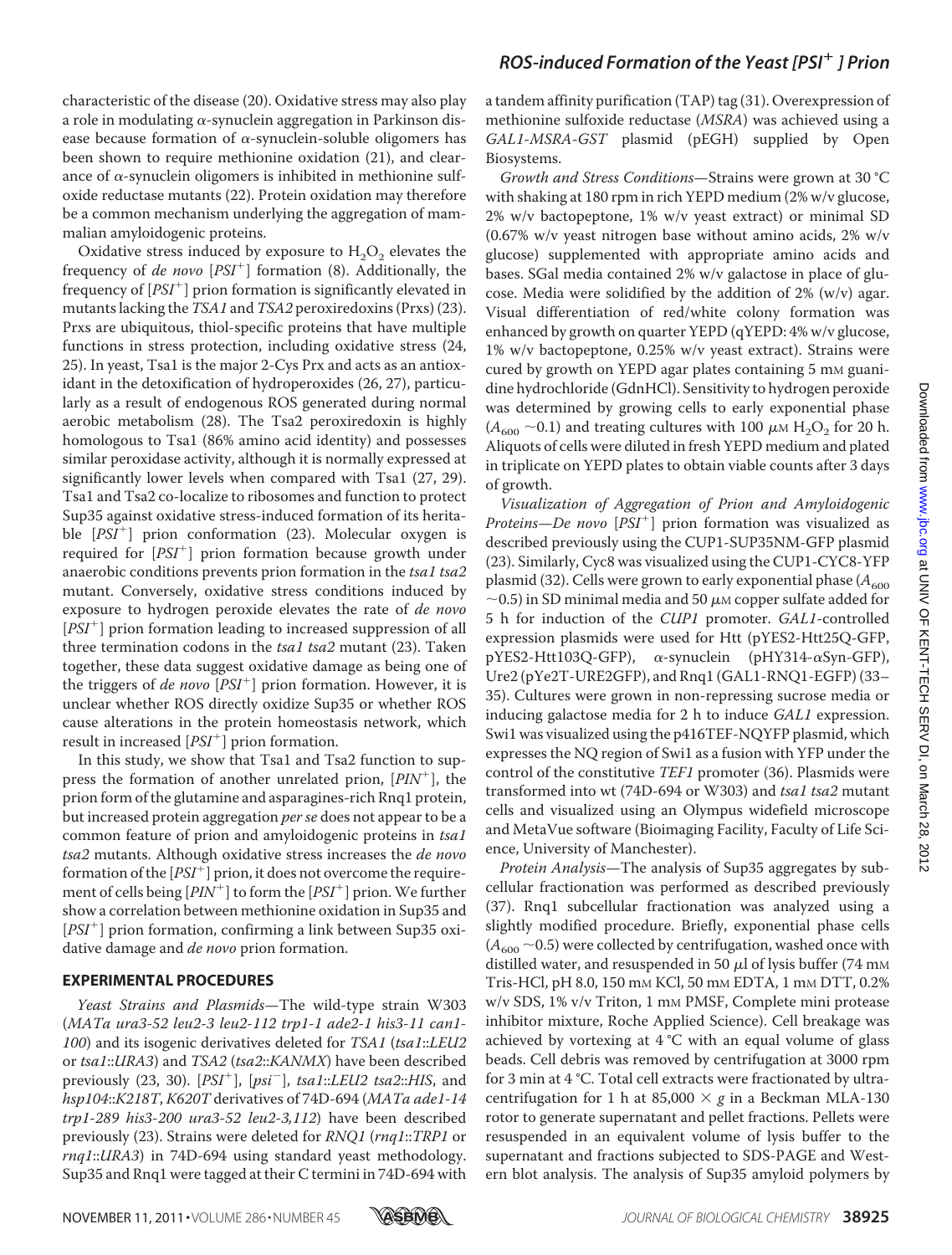semidenaturing detergent-agarose gel electrophoresis (SDD-AGE) was performed as described previously (38).

Determination of Spontaneous [PIN ] Prion Formation—To assay spontaneous  $[PIN^+]$  prion formation, wild-type (74D-694) and tsa1 tsa2  $[psi^-]$  mutant strains were first transformed with the CUP1-SUP35NM-GFP plasmid and grown in the presence of 3 mm GdnHCl to eliminate the  $[PIN^+]$  prion. The resulting [pin<sup>-</sup>] transformed colonies were grown in SD-Ura media to early exponential phase ( $A_{600}$  ~0.1) and treated with 100  $\mu$ M H<sub>2</sub>O<sub>2</sub> for 20 h. Cultures were then diluted to  $A_{600}$  = 0.0001, and 100  $\mu$ l of diluted cultures were plated onto SD-Ura plates to generate single colonies following growth at 30 °C for 3 days. 96 individual colonies were inoculated into 150  $\mu$ l of SD-Ura media containing  $25 \mu M$  CuSO4 in 96-well plates and incubated overnight at 30 °C/180 rpm. 5  $\mu$ l from each of the 96 cultures were spotted onto qYEPD, qYEPD  $+4$  mm GdnHCl, or SD-Ade (containing 1% YEPD to improve growth) plates. Overexpression of Sup35NM-GFP generates [PSI<sup>+</sup>] colonies, which were scored as white/pink colonies and by their ability to grow in the absence of adenine, with both phenotypes being curable with GdnHCl. The rate of  $[PIN^+]$  formation was inferred from the rate of [PSI<sup>+</sup>] formation, which is entirely dependent on cells being  $[PIN^+]$  (10).

TAP Affinity Chromatography—Sup35-TAP and Rnq1-TAP affinity purification was based on the methods described by Ref. 31. TAP-tagged strains were grown to exponential phase in minimal SD media. Cultures were harvested by centrifugation, washed with ice-cold water, and resuspended in 300  $\mu$ l of buffer D (20 mM HEPES, pH 7.9, 50 mM KCl, 0.2 mM EDTA, 20% v/v glycerol, 1 mm PMSF,  $1 \times$  Complete EDTA-free protease inhibitor mixture tablet, Roche Applied Science, catalog number 04 693 159 001). Cells were broken with glass beads using a Minibead beater (Biospec Scientific, Bartlesville, OK) for  $4 \times 30$ -s cycles (1-min cool-down between each cycle) at 4 °C. An additional 200  $\mu$ l of buffer D were added to the lysed cells, and cell debris were removed by centrifugation at 10,000 rpm for 10 min at 4 °C. IgG-Sepharose beads (300  $\mu$ l) (GE Healthcare) were placed in a 10-ml column (Thermo Fisher Scientific) and washed with 5 ml of IPP150 (10 mm Tris, pH 8, 1% v/v Nonidet P-40, 150 mm NaCl) buffer. Cell extract (400  $\mu$ l) was added to the washed IgG beads in a final volume of 3 ml containing 10 mm Tris, pH 8,  $1\%$  v/v Nonidet P-40, 150 mm NaCl and incubated on a rotator for 2 h at 4 °C. Following incubation, columns were washed with  $3 \times 10$  ml of IPP150 buffer. Washed beads were resuspended in 333  $\mu$ l of buffer D and 67  $\mu$ l of 6  $\times$  protein loading buffer and boiled for 10 min at 95 °C, and 10–20  $\mu$ l were used for SDS-PAGE and Western blotting. Methionine oxidation of Sup35 and Rnq1 was detected using  $\alpha$ MetO antibodies (Novus Biologicals).

#### **RESULTS**

Do Novo Aggregation of Rnq1 and Sup35 Is Increased in a tsa1 tsa2 Mutant—We previously used a Sup35::GFP fusion protein to demonstrate that the *de novo* formation of Sup35 aggregates is increased in a tsa1 tsa2 mutant (23). In this study, we examined a range of known prion and amyloidogenic proteins to determine whether aggregation is a common feature of such proteins in tsa1 tsa2 mutants. Prion-forming proteins, including Sup35, Swi1, Cyc8, Ure2, and Rnq1, were all expressed under the control of heterologous promoters as chimeras with GFP or YFP (see "Experimental Procedures" for details). In agreement with previous observations, strong diffuse cytoplasmic fluorescence of Sup35::GFP was observed in wild-type cells, whereas many different sized aggregates of Sup35 were detected in the majority ( $\sim$ 95%) of tsa1 tsa2 mutant cells (Fig. 1A).

Swi1 is a chromatin-remodeling factor that has been shown to form numerous fluorescent foci in [SWI<sup>+</sup>] cells, but not in [swi<sup>-</sup>] cells (36). Fluorescence was diffuse, and no foci were detected in the *tsa1 tsa2* mutant, indicating that Swi1 does not form aggregates in this mutant (Fig. 1A). Cyc8 is a transcriptional co-repressor that normally shows distinct nuclear fluorescence but forms punctate fluorescent dots in its prion form (32). Nuclear localization of Cyc8::YFP was observed in wildtype cells, whereas fluorescence was more diffuse and less pronounced in a *tsa1 tsa2* mutant (Fig. 1A). It is unclear why fluorescence was altered in this manner in the tsa1 tsa2 mutant; nevertheless we were unable to detect any aggregates of Cyc8::YFP that would be indicative of prion formation. Forma- $\frac{1}{10}$  of the  $[URE3^+]$  prion by the Ure2 transcriptional repressor has been extensively characterized as a model prion (2). Ure2::GFP can form large fluorescent foci indicative of aggregation in [*URE3*<sup>+</sup>] strains. However, Ure2::GFP was detected as diffuse cytoplasmic fluorescence in both the wild-type and the tsa1 tsa2 mutant strains (Fig. 1A).

Rnq1 can form the  $\left[PIN^+\right]$  prion, which is known to be required for the *de novo* formation of  $[PSI^+]$  (10). We found that the wild-type strain W303 used in this study is  $[PIN^+]$ , but only  $\sim$ 18% of cells examined showed distinct formation of Rng1 aggregates (data not shown). As expected, the tsa1 tsa2 mutant derived from W303 was also  $[PIN^+]$ , although all tsa1 tsa2 mutant cells examined contained distinct Rnq1::GFP aggregates (data not shown). To determine whether Rnq1 shows a higher propensity to aggregate in a  $[pin^-]$  tsa1 tsa2 mutant, the W303-based strains were cured of  $\left[ P I N^+ \right]$  by treatment with GdnHCl, which inhibits Hsp104, a molecular chaperone that is absolutely required for yeast prion propagation (39, 40). The resulting  $[pin^-]$  strains were then grown for  $\sim$  40 generations in liquid culture, and Rnq1::GFP aggregation was examined. Under these conditions, Rnq1 fluorescence showed diffuse cytoplasmic staining in the wild-type  $[pin^-]$  strain, whereas distinct aggregates were detected in all tsa1 tsa2 mutant cells examined (Fig. 1A).

A number of mammalian proteins that have amyloidogenic potential have been expressed in yeast and shown to retain their propensity to form amyloid. These include proteins that are associated with neurodegenerative diseases such as Parkinson disease ( $\alpha$ -synuclein) and Huntington disease (huntingtin) (41). We therefore examined whether loss of TSA1 and TSA2 influences the aggregation of  $\alpha$ -synuclein and huntingtin-GFP fusions.  $\alpha$ -Synuclein showed diffuse cytoplasmic fluorescence in both the wild-type strain and the tsal tsa2  $[PIN^+]$  mutant (Fig. 1B). Expansion of the poly(Q)-encoding region of the Htt gene beyond the critical length of  $\sim$ 35 glutamines causes the Htt protein to become neurotoxic and prone to aggregation. Htt25Q::GFP showed diffuse cytoplasmic fluorescence in both

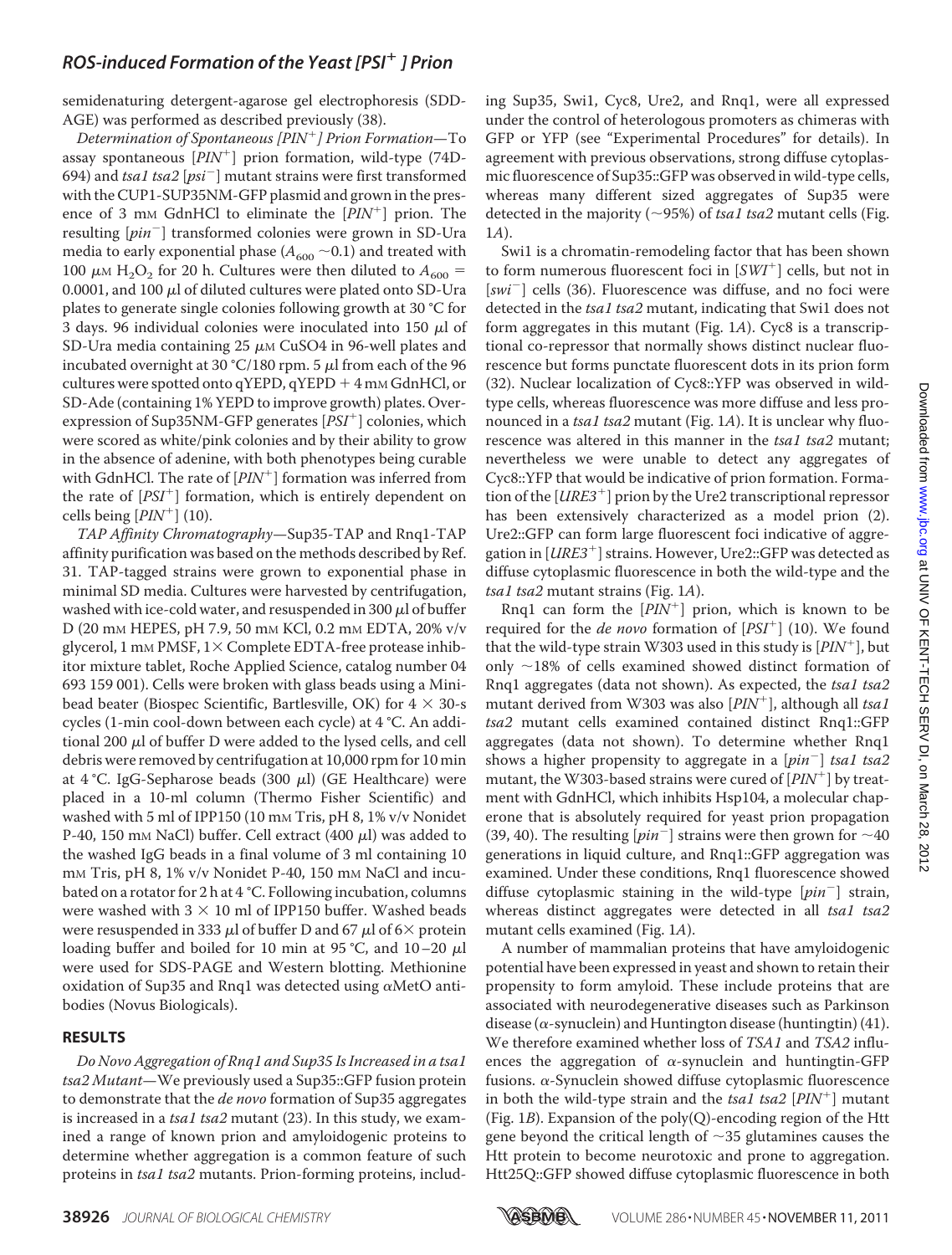

FIGURE 1. **Aggregation of prion and amyloidogenic proteins in a** *tsa1 tsa2* **mutant.** Representative fluorescence micrographs are shown for the *TSA1* / *TSA2* wild-type and *tsa1 tsa2* mutant strains containing plasmid expression fusion proteins of Sup35 (Sup35NM-GFP), Swi1 (p416TEF-NQYFP), Cyc8 (CUP1- CYC8-YFP), Ure2 (pYe2T-URE2GFP), Rnq1 (GAL1-RNQ1-EGFP), Htt (pYES2-Htt25Q-GFP and pYES2-Htt103Q-GFP) and a-synuclein (pHY314-aSyn-GFP). All strains are [*PIN* ].

the wild-type and the  $tsa1$   $tsa2$   $[PIN^+]$  mutant strain. Htt103Q::GFP was seen to aggregate in the wild-type strain as expected, and  $\sim$ 26% of cells were found to contain numerous fluorescent foci (Fig. 1B). However, in the tsa1 tsa2  $[PIN^+]$ mutant, a similar number of cells containing aggregates ( $\sim$ 27%) were detected. Taken together, these data indicate that Tsa1 and Tsa2 normally function to suppress the formation of both the  $[PSI^+]$  and the  $[PIN^+]$  prions, but increased protein aggregation does not appear to be a common feature of prion and amyloidogenic proteins in tsa1 tsa2 mutants.

Tsa1 and Tsa2 Protect against de Novo Formation of the  $[PIN^{+}]$  Prion-Given that aggregation of Rnq1::GFP was detected in the tsa1 tsa2 mutant, the subcellular distribution of Rnq1 was examined in exponential phase cultures of the wildtype and the peroxiredoxin mutant strains. [ $pin^{-}$ ] derivatives of these strains were generated using GdnHCl and then grown for  $\sim$ 40 generations in liquid culture to allow the *de novo* formation of new prions. Analysis of the resulting subcellular distribution of Rnq1 revealed that the protein was in the soluble fraction in wild-type cells but was predominantly in an SDSinsoluble high molecular weight form in the tsa1 tsa2 mutant (Fig. 2A). Subsequently, growing these tsa1 tsa2 mutants with 3 m<sub>M</sub> GdnHCl or overexpressing an ATPase-deficient allele of Hsp104 (hsp104::K218T, K620T) in that strain resulted in Rnq1 switching back to the soluble fraction (Fig. 2A). These data confirm the requirement for wild-type Hsp104 for maintaining the Rnq1 aggregates in the  $tsa1$  tsa2 mutant; this is an important genetic criterion for yeast prions (2).

The 74D-694 strain used for these studies contains the ade1-14 nonsense (UGA) mutant allele, which confers adenine

autotrophy. 74D-694  $[psi^-]$  cells accumulate a red pigment, and suppression of the *ade1-14* nonsense mutation gives rise to white/pink Ade colonies. This phenotypic change was used to quantify the *de novo* formation of  $[PIN^+]$  as follows. Sup35NM-GFP was overexpressed in  $[psi^-]$   $[pin^-]$  wild-type and tsa1 tsa2 mutant cells to detect cells that will generate  $[PSI^+]$  de novo. Because  $[PSI^+]$  formation is dependent on cells being  $[PIN^+]$ (10), one can estimate the rate of  $[PIN^+]$  formation based on the number of white/pink  $A d e^+$  cells that arise. The rate of de novo formation of  $\overline{[PIN^+]}$  colonies was  $\sim$ 3% in the wild-type strain, and this was elevated 7-fold in the tsa1 tsa2 mutant (Fig. 2B). Furthermore, culturing strains in the presence of 100  $\mu$ M H<sub>2</sub>O<sub>2</sub> for 20 h further increased the rate of *de novo*  $[PIN^+]$  prion formation in wild-type and *tsa1 tsa2* mutant cells, reaching a rate of  $\sim$ 27% in the peroxiredoxin-deficient mutant (Fig. 2B).

De Novo Formation of the [PSI ] Prion Still Depends on the [PSI<sup>+</sup>] Prion in a tsa1 tsa2 Mutant—Because the de novo formation of both  $[PSI^+]$  (23) and  $[PIN^+]$  (this study) prions is elevated in tsa1 tsa2 mutants, we examined whether the loss of TSA1 and TSA2 abrogates the requirement of cells being  $[PIN^+]$  for *de novo* formation of the  $[PSI^+]$  prion. This was achieved by deleting the RNQ1 gene in the tsa1 tsa2 mutant to prevent cells from forming the  $[PIN^+]$  prion. The wild-type, tsa1 tsa2, and tsa1 tsa2 rnq1 strains were grown with 3 mM GdnHCl before being grown for  $\sim$  40 generations in liquid culture in the absence of GdnHCl to allow the formation of new prions. Although white/pink  $\rm{Ad} e^+$  [PSI<sup>+</sup>] colonies were generated at high frequency in the tsa1 tsa2 mutant, no such colonies were generated in the tsa1 tsa2 rnq1 mutant, confirming that

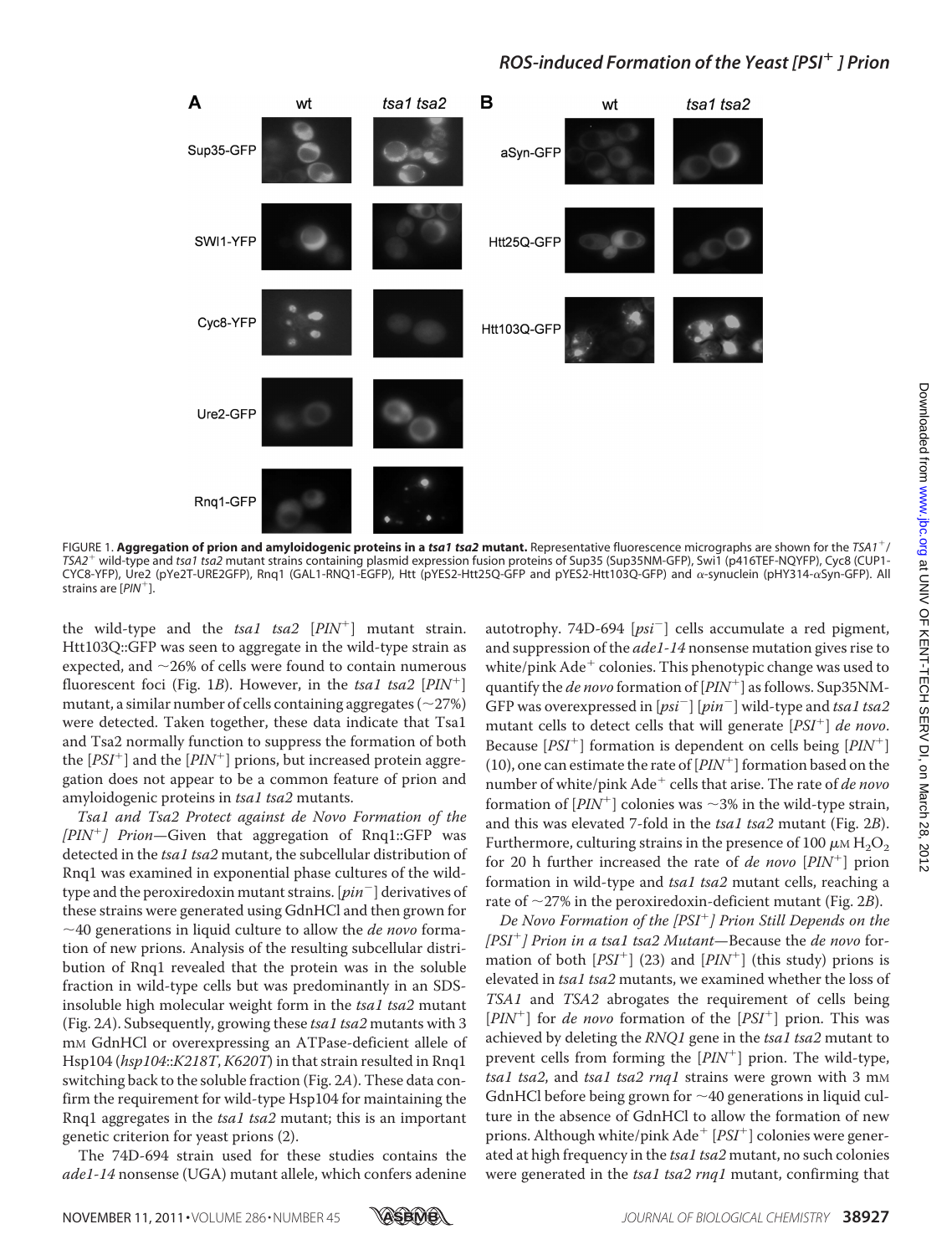

FIGURE 2.*De novo***formation of the [***PIN* **[rsqb] prion is increased in a** *tsa1 tsa2* **[***pin***] mutant.** *A*, subcellular localization of Rnq1 was examined in wildtype (74D-694, *wt*) and *tsa1 tsa2* mutant cells and in the same cells following growth in the presence of GdnHCl (*i.e.* cured) or expressing an ATPase-deficient allele of Hsp104 (*hsp104*::*K218T*, *K620T*). Cells were grown to exponential phase in SD minimal media, and subcellular fractionation analysis of Rnq1 was performed as described under "Experimental Procedures," using an anti-Rnq1 polyclonal antibody. *T*, total crude extract; *S*, soluble fraction; *P*, pellet fraction. *B*, the rate of *de novo* [*PIN* ] formation was determined in the wild type (74D-694, *wt*) and *tsa1 tsa2* mutant as described under "Experimental Procedures" and is expressed as the number of [*PIN* ] colonies formed per 96 colonies examined. The rate of *de novo* [*PIN* ] formation is significantly different in the *tsa1 tsa2* mutant when compared with the wild-type strain (*p* value 0.05). Hydrogen peroxide exposure increased the rate of *de novo* [*PIN* ] formation in both the wild-type and the *tsa1 tsa2* mutant strains but was not significant (*p* value = 0.34 and 0.052, respectively). *Error bars* indicate S.E.

the  $[PIN^+]$  prion is still required for  $[PSI^+]$  prion formation in tsa1 tsa2 mutants (Fig. 3A).

This result was further confirmed by examining the de novo formation of Sup35 aggregates in  $[PIN^+]$  and  $[pin^-]$  strains using the Sup35NM-GFP reporter construct in a W303 genetic background. The tsa1 tsa2 rnq1 [pin<sup>-</sup>] mutant of W303 was constructed by deleting  $RNQ1$  in a tsa1 tsa2  $[PIN^+]$  mutant. The resulting tsa1 tsa2 rnq1 [pin<sup>-</sup>] mutant still generated [PSI<sup>+</sup>] cells at high frequency that contained the diagnostic high molecular weight SDS-resistant aggregates of Sup35 that were also observed in the tsa1 tsa2  $[PIN^+]$  and control 74D-694  $[PIN^+]$   $[PSI^+]$  strains (Fig. 3B). In agreement with this, strong cytoplasmic fluorescence of Sup35::GFP was observed in the [ $psi^{-1}$ ] [PIN<sup>+</sup>] wild-type cells, whereas many different sized aggregates of Sup35 were detected in the majority of tsa1 tsa2 and tsa1 tsa2 rnq1 mutant cells (Fig. 3C, non-cured). As expected, growth in the presence of 3 mm GdnHCl resulted in Sup35::GFP shifting to cytoplasmic fluorescence in the two



FIGURE 3. De novo formation of the [PSI<sup>+</sup>] prion still depends on the **[***PIN* **] prion in a** *tsa1 tsa2* **mutant.** *A*, [*PSI* ] prion formation was assayed in the wild-type (74D-694, *wt*), *tsa1 tsa2*, and *tsa1 tsa2 rnq1* mutant strains by pink/white colony formation on qYEPD medium (*white/gray* in black and white) and growth on minimal medium in the absence of adenine (-*Ade*). *B*, SDS-resistant Sup35 aggregates were detected in wild-type (W303), *tsa1 tsa2*, *tsa1 tsa2 rnq1*, and a [*PSI* ] control strain using SDD-AGE. Heating cell extracts to 95 °C for 10 min collapses aggregates to the monomer form (*M*). *C*, representative fluorescence micrographs are shown for the wild type, *tsa1 tsa2*, and *tsa1 tsa2 rnq1* mutants containing the Sup35NM-GFP plasmid. *Noncured* refers to strains that have been routinely cultured in rich growth medium, whereas *cured* refers to strains that were analyzed following growth with 3 mm GdnHCl. *Cured and cultured refers to strains that were examined* following the growth of cured strains in the absence of GdnHCl for  $\sim$ 40 generations in liquid culture to allow the formation of new prions.

mutant strains (Fig. 3C, cured), but following growth of these cured strains in the absence of GdnHCl for  $\sim$ 40 generations, Sup35NM-GFP aggregates were re-formed in the tsa1 tsa2 mutant but not the tsa1 tsa2 rnq1 mutant (Fig. 3C, cured and *cultured*), further confirming the requirement for  $Rnq1/[PIN^+]$ for *de novo*  $[PSI^+]$  prion formation (Fig. 3B).

Sup35 Protein Oxidation Is Increased in a tsa1 tsa2 Mutant and Correlates with Protein Aggregation—Given that oxidation of methionine residues in purified PrP<sup>C</sup> may cause the  $\alpha$ -to- $\beta$ structural conversion, which underlies the sporadic formation of PrP<sup>Sc</sup> (18, 19), we examined methionine oxidation of Sup35 and Rnq1 in the tsa1 tsa2 mutant. Sup35 and Rnq1 were genomically tagged to enable purification from wild-type and tsa1 tsa2 mutant strains using TAP. We first confirmed that genomically tagging Sup35 and Rnq1 does not affect reversible prion formation in the tagged 74D-694 *tsal tsa2* mutant r<br>strains. Colony-purified red Ade<sup>+</sup> 74D-694 tsa1 tsa2 SUP35-TAP and RNQ1-TAP mutant strains were streaked for single colonies on YEPD media. For the SUP35-TAP mutant, 110 out of 120 independently arising pink/white colonies were curable with GdnHCl. Similarly, 108 out of 120 independently arising pink/white colonies from the RNQ1-TAP mutant were curable with GdnHCl, confirming reversible prion formation. Methionine oxidation was detected using an antibody that recognizes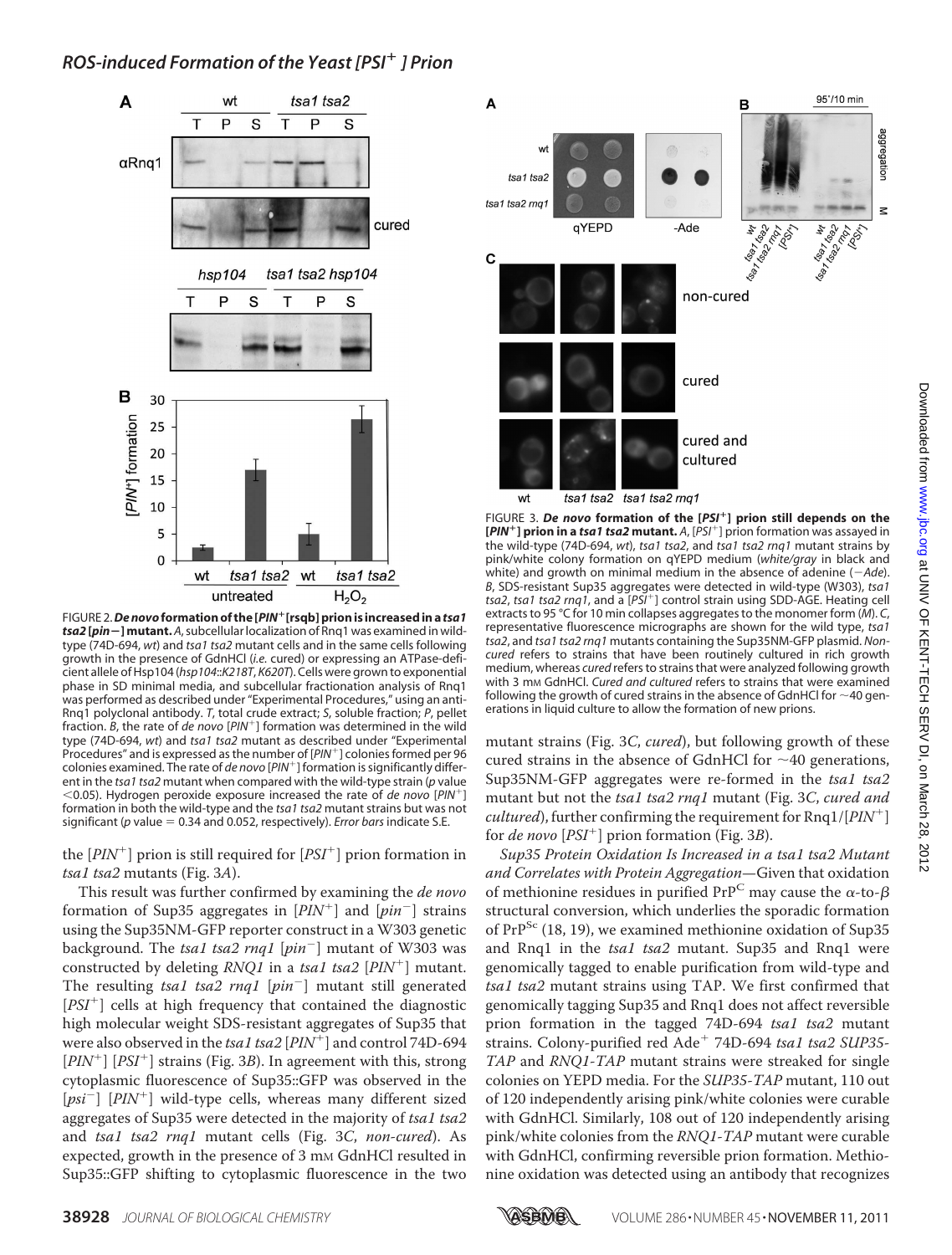

FIGURE 4. **Overexpression of** *MSRA* **protects Sup35 against methionine oxidation.** *A*, Sup35 was affinity-purified using TAP chromatography from a wild-type and *tsa1 tsa2* mutant strain treated with 1 mm H<sub>2</sub>O<sub>2</sub> for 1 h. Western blots were probed with  $\alpha \alpha$ -PAP to confirm that similar amounts of Sup35 were purified from each strain. Sup35 oxidation was detected using antibodies that recognize methionine sulfoxide (*MetO*). *B*, methionine sulfoxide reductase (*MSRA*) was overexpressed using plasmid *GAL1-MSRA-GST* in wildtype and *tsa1 tsa2* mutant strains. Overexpression was confirmed under inducing (*Gal*) *versus* repressing (*Glu*) conditions using an anti-GST antibody (*GST*). *MSRA* expression prevented methionine oxidation of Sup35 detected using the  $\alpha$ -MetO antibody.

methionine sulfoxide (MetO), and basal levels of MetO were significantly elevated in the tsa1 tsa2 mutant when compared with a wild-type strain (Fig. 4A). Methionine oxidation was also further elevated following exposure to  $1 \text{ mm } H_2O_2$  for  $1 \text{ h.}$  In contrast, we could not detect any elevated methionine oxidation in Rnq1 purified from the tsa1 tsa2 mutant (data not shown).

To determine whether methionine oxidation correlates with Sup35 aggregation, we examined whether overexpression of methionine sulfoxide reductase (MSR) could protect against methionine oxidation and reduce the frequency of de novo formation of  $[PSI^+]$ . MSRs are antioxidants that protect against Met oxidation by catalyzing thiol-dependent reduction of oxidized Met residues (42). Wild-type (74D-694) and tsa1 tsa2 mutant strains were first transformed with a GAL1-MSRA-GST plasmid, and then  $[pin^-]$  derivatives were generated by growth with 3 mm GdnHCl. The resulting  $[pin^-]$  transformed colonies were then grown in SD or SGal media for  $\sim$ 40 generations in liquid culture to allow the formation of new prions. Growth on galactose was confirmed to induce the expression of MSRA as determined by Western blot analysis, and the resulting elevation in the levels of MSRA prevented the increased methionine oxidation normally observed in the tsa1 tsa2 mutant (Fig. 4B). In comparison, no MSRA expression was detected in glucose-



FIGURE 5. **Overexpression of** *MSRA***prevents [***PSI* **] prion formation.** *A*, the subcellular distribution of Sup35 was determined in wild-type (74D-694, wt) and *tsa1 tsa2* mutant cells containing plasmid *GAL1-MSRA-GST* grown under inducing (*Gal*) and repressing (*Glu*) conditions. *T*, total crude extract; *S*, soluble fraction; *P*, pellet fraction. *B*, SDS-resistant Sup35 aggregates were detected in the same strains using SDD-AGE. A [*PSI* ] derivative of 74D-694 is shown for comparison. Heating cell extracts to 95 °C for 10 min collapses aggregates to the monomer form (*M*). *C*, the subcellular distribution of Rnq1 was determined in the *tsa1 tsa2* mutant containing plasmid *GAL1-MSRA-GST* grown under inducing (*Gal*) and repressing (*Glu*) conditions.

grown cells, and elevated MetO formation was still detected in the tsa1 tsa2 mutant (Fig. 4B).

The subcellular distribution of Sup35 was used to determine whether methionine oxidation correlates with Sup35 aggregation. Strikingly, concomitant MSRA expression prevented the formation of SDS-resistant Sup35 aggregates in the tsa1 tsa2 mutant (Fig. 5A). Similarly, SDD-AGE was used to confirm that Sup35 does not form high molecular weight SDS-resistant aggregates when MSRA is overexpressed in the tsa1 tsa2 mutant (Fig. 5B). In comparison, overexpression of MSRA did not affect [PIN<sup>+</sup>] formation because Rnq1 was largely present in an SDS-insoluble high molecular weight form in the tsa1 tsa2 mutant grown in glucose or galactose media (Fig. 5C). These data indicate that methionine oxidation in Sup35 may play a critical role in *de novo* formation of the  $[PSI^+]$  prion in tsa1 tsa2 mutants.

#### **DISCUSSION**

We show here that formation of the  $[PIN^+]$  prion is increased in response to oxidative stress conditions similar to the previously reported increase for the  $[PSI^+]$  prion (23). However, this does not appear to be a common feature of prion and amyloidogenic proteins because increased aggregation was not observed

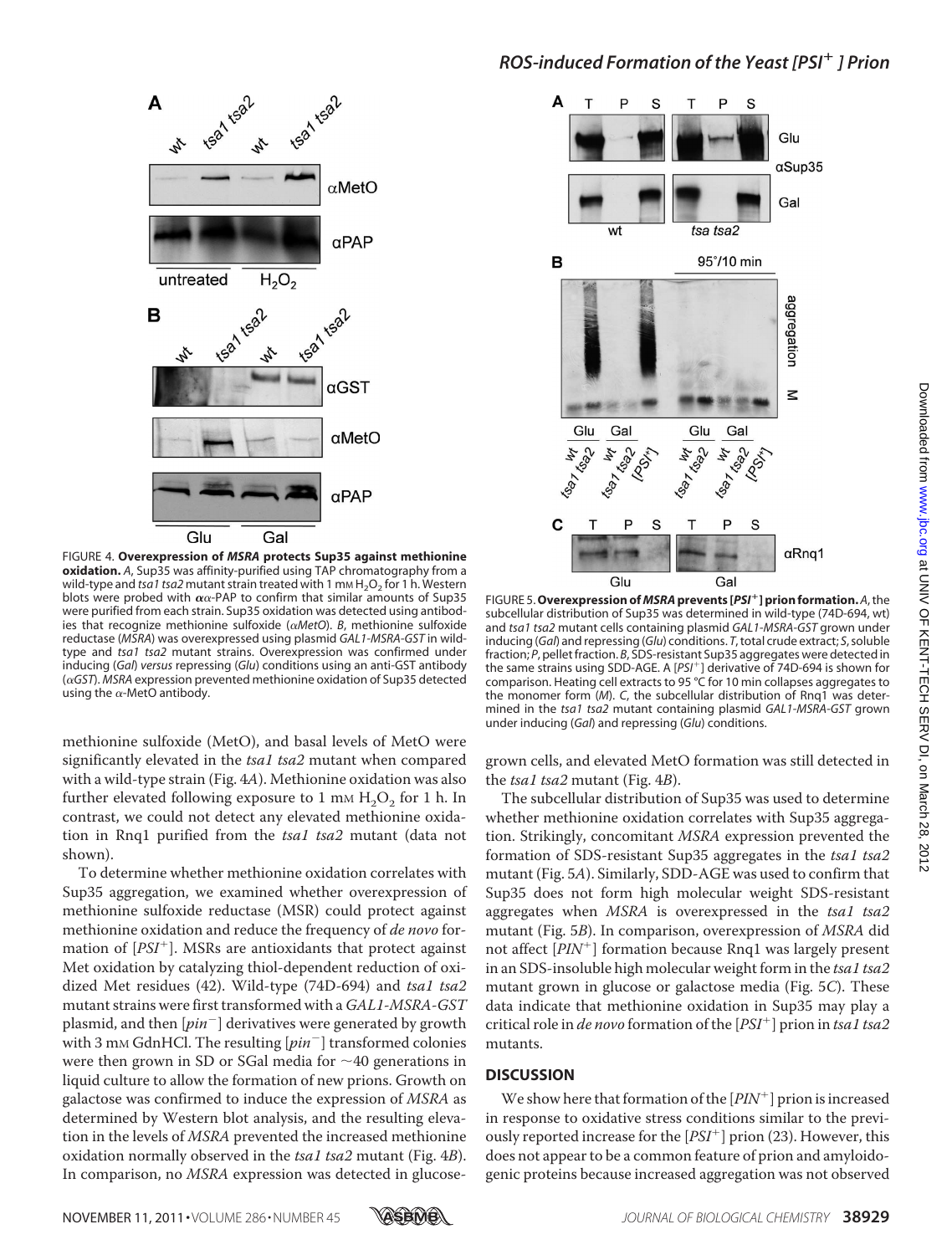for Swi1, Cyc8, Ure2, Htt, and  $\alpha$ -synuclein in tsa1 tsa2 mutants. The specificity for Sup35 and Rnq1 may reflect the localization and/or catalytic activity of the two relevant peroxiredoxins. Tsa1/Tsa2 are cytoplasmic antioxidants that detoxify hydroperoxides (26, 27), and they are particularly important during normal aerobic growth conditions because their absence results in an increased rate of spontaneous mutations. This indicates that Tsa1/Tsa2 normally function to protect against endogenous ROS (28). Tsa1/Tsa2 and Sup35 co-localize to ribosomes, which may explain the role of these Prxs in protecting against  $[PSI<sup>+</sup>]$  prion formation (23). It is not yet known whether Rnq1 is similarly localized, but ribosomal association may also explain the role of Tsa1/Tsa2 in protecting against [PIN<sup>+</sup>] prion formation. More studies will be required to determine the general oxidant sensitivity of prion and amyloidogenic proteins and whether particular antioxidants provide compartment- or ROS-specific protection against protein oxidation.

[PSI<sup>+</sup>] arises de novo at a frequency of  $\sim 5 \times 10^{-7}$  per generation (43). Our data indicate that the *de novo* rate of  $[PIN^+]$ formation ( $\sim$ 3  $\times$  10<sup>-2</sup>) is several orders of magnitude greater than that of [PSI<sup>+</sup>]. A [pin<sup>-</sup>] derivative of the wild-type  $TSAI^+$ /  $TSA2^+$  readily formed the  $[PIN^+]$  prion, and the rate of formation was further enhanced in the tsa1 tsa2 mutant and under oxidative stress conditions. It is known that heterologous prions can interact; for example,  $[PIN^+]$  promotes and enhances the *de novo* appearance of  $[PSI^+]$  through a direct protein-protein interaction (44). The  $[PIN^+]$  prion is essential for the formation of  $[PSI^+]$  in tsa1 tsa2 mutants because deletion of RNQ1 prevented [PSI<sup>+</sup>] prion formation in response to oxidative stress conditions. Although other proteins can form  $[PIN^+]$ when overexpressed (11), in the majority of laboratory strains, [PIN<sup>+</sup>] is the prion form of Rnq1. The observed high rate of  $[PIN^+]$  formation is consistent with the finding that nearly all laboratory strains and a significant proportion of natural strains are  $[PIN^+]$  prions (45).<sup>5</sup> Consequently, oxidation may only normally function to increase  $[PSI^+]$  prion formation.

All amino acids are potentially susceptible to oxidation by ROS (17). Methionine residues are particularly sensitive, forming a racemic mixture of methionine-S-sulfoxide and methionine-R-sulfoxide in cells (17, 46). Sup35 and Rnq1 are rich in methionine residues; Sup35 contains 19 methionine residues, and Rnq1 contains 14 methionine residues, respectively. We were able to detect increased Sup35 methionine oxidation in tsa1 tsa2 mutants using an antibody that recognizes methionine sulfoxide, and oxidation was further increased following exposure to hydrogen peroxide. Most organisms contain MSRs, which protect against methionine oxidation by catalyzing thioldependent reduction of oxidized Met residues. This is particularly important because it means that methionine oxidation is readily reversible and may play an antioxidant role in scavenging ROS (47). Yeast contains three MSR enzymes (fRMsr/ MsrA/MsrB) (42). Overexpression of MSRA protected Sup35 against methionine oxidation and also prevented  $[PSI^+]$  prion formation, indicating that Sup35 methionine oxidation may induce [PSI ] prion formation. Taking these observations



from Rnq1. We have addressed this possibility by examining whether oxidants can induce formation of the  $[PIN^+]$  prion in the absence of  $[PSI^+]$  prion formation.  $[pin^-]$   $[psi^-]$  derivatives of the peroxiredoxin mutant were generated using GdnHCl and then grown in the presence of  $H_2O_2$  to promote new prion formation. However, 6 out of 10  $[PIN^+]$  strains identified in this analysis were found to still be  $[psi^-]$ , indicating that  $[PSI^+]$ formation is not necessarily required to promote  $[PIN^+]$  formation in response to oxidant exposure. Further studies will be required to determine whether oxidative modifications, or alternatively, oxidant-induced changes in the protein homeostasis network, promote  $[PIN^+]$  formation in the tsa1 tsa2 mutant.

Methionine oxidation may be a common feature in the aggregation of prion and amyloidogenic proteins. For example, similar MetO antibodies have been used to detect increased methionine oxidation in aged mouse samples and samples from patients with Alzheimer disease (48). The MetO content of proteins is also known to increase with age in various model systems (49). Methionine oxidation of mammalian PrP has been proposed to underlie the  $\alpha$ - $\beta$  structural switch that converts  $\overline{\mathrm{PrP}^\mathrm{C}}$  to  $\mathrm{PrP}^\mathrm{Sc}$  (18, 19). Our findings with yeast prions together with evidence suggesting up-regulation of peroxiredoxins in the brain of mice infected with prions (50, 51) point to Prxs playing an important antioxidant role in maintaining the solubility of prion-forming proteins. Additionally, peroxiredoxins may be important in other pathologies involving protein aggregation as they are up-regulated in human brain postmortem <sup>5</sup> G. L. Staniforth and M. F. Tuite, unpublished data. Samples of Huntington disease (52), and peroxiredoxin-6 is



FIGURE 6. **Model depicting the role of Tsa1/Tsa2 in protecting Sup35 against protein oxidation and** *de novo* [*PSI* **] prion formation.** Tsa1/2 function as ribosome-associated antioxidants, presumably to protect the translation machinery and the emerging nascent polypeptide chain against ROS. An oxidative stress can cause oxidation of methionine residues to methionine sulfoxide (*Met-SO*), which may underlie the switch from a soluble to an aggregated form of Sup35. It remains to be established whether Met oxidation occurs on the nascent Sup35 polypeptide chain or in pre-existing Sup35 proteins. MSR catalyzes thiol-dependent reduction of Met-SO, protecting against Sup35 oxidation and aggregation. Oxidized Sup35 misfolds, and the resulting aggregates can be targeted to the insoluble protein deposit (*IPOD*) where [*PIN* ]/Rnq1 aggregates promote *de novo* formation of the [*PSI* ] prion (15). In the absence of [*PIN* ]/Rnq1, Sup35 aggregates can still be formed but are not converted to the [*PSI<sup>+</sup>*] prion, *i.e.* they are non-heritable. For details, see under "Results."

together, we propose a model for ROS-induced [PSI<sup>+</sup>] prion formation shown in Fig. 6. In contrast, we were unable to detect any elevated methionine oxidation in Rnq1, and MSRA overex-